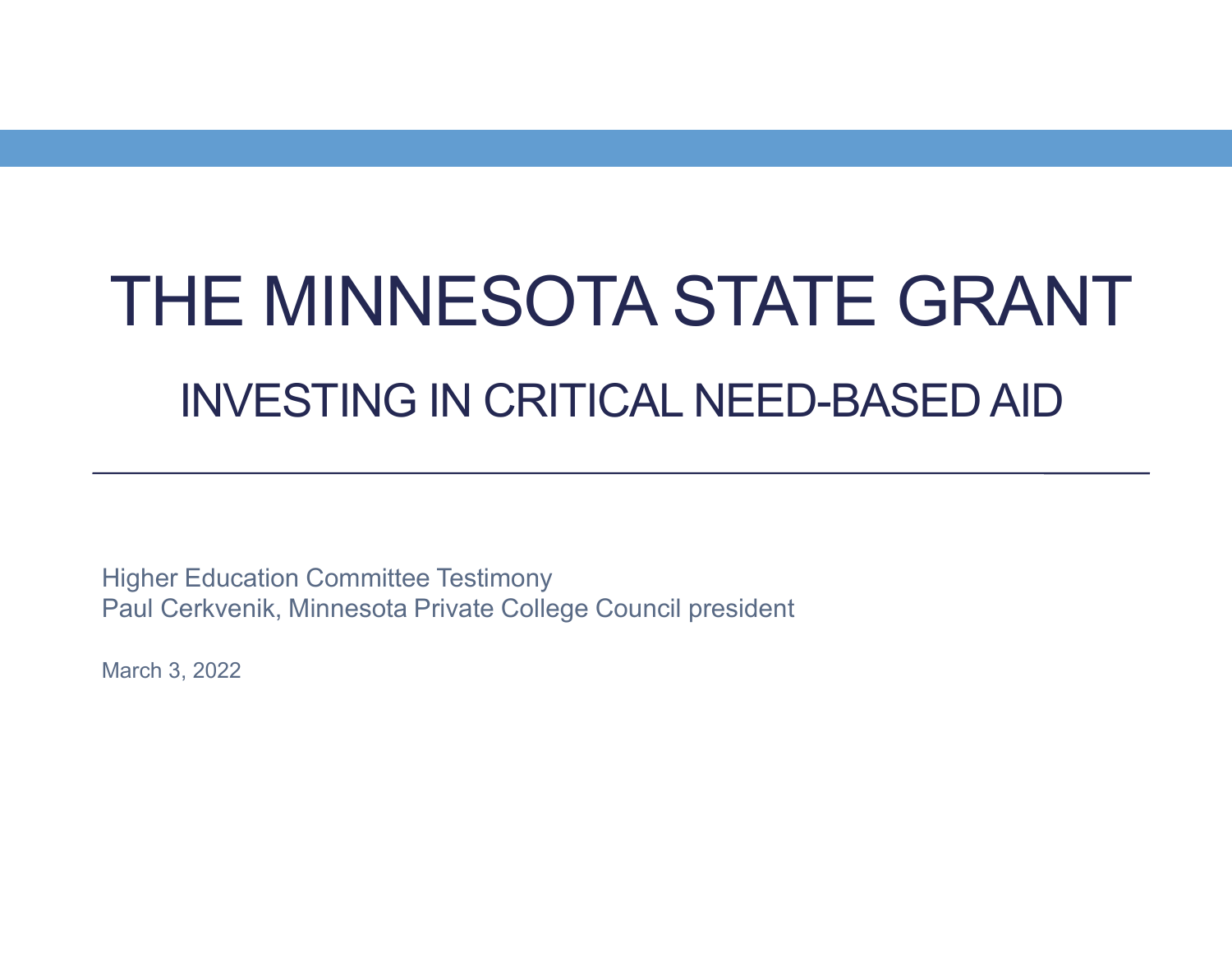#### Pandemic Impact on MN College Enrollment

Change in Minnesota undergraduate student enrollment by Pell Status, 2019-20 to 2020-21



 $-15%$ 

Source: IPEDS 2020-21 unduplicated headcount data and Federal Student Aid Pell Grant recipient data. MINNESOTA PRIVATE COLLEGE COUNCIL Includes all public and nonprofit Minnesota institutions.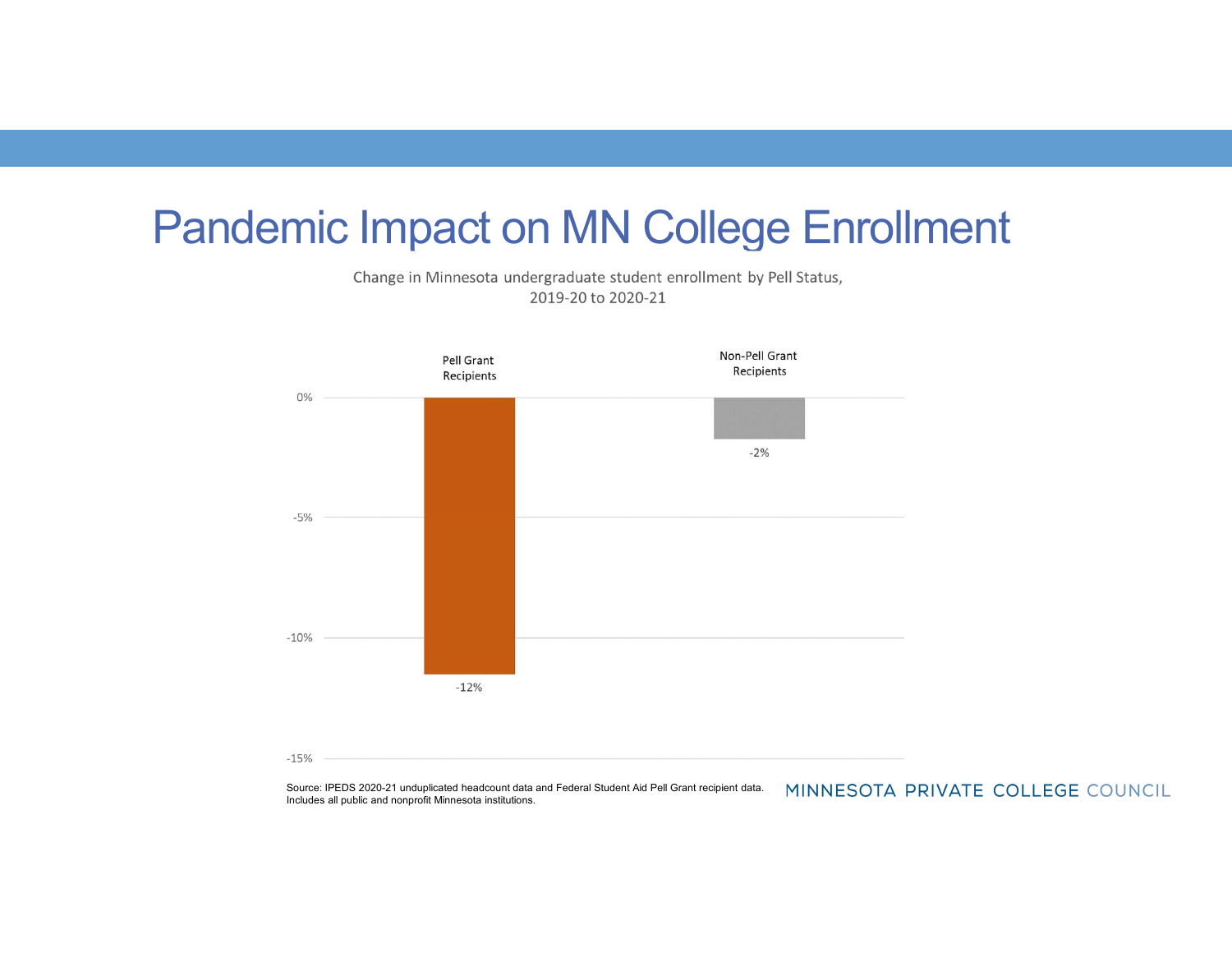# Who Benefits from the State Grant? Who Benefits from the State Grant?<br>• 44% of Minnesota undergraduates receive a State Grant<br>• 59% of students of color & Native American students

- 
- Who Benefits from the State Grant?<br>• 44% of Minnesota undergraduates receive a State Grant<br>• 59% of students of color & Native American students<br>• receive a State Grant receive a State Grant Who Benefits from the State Grant?<br>• 44% of Minnesota undergraduates receive a State Grant<br>• 59% of students of color & Native American students<br>receive a State Grant<br>• 67% of State Grant recipients have family incomes<br>low
- lower than \$50,000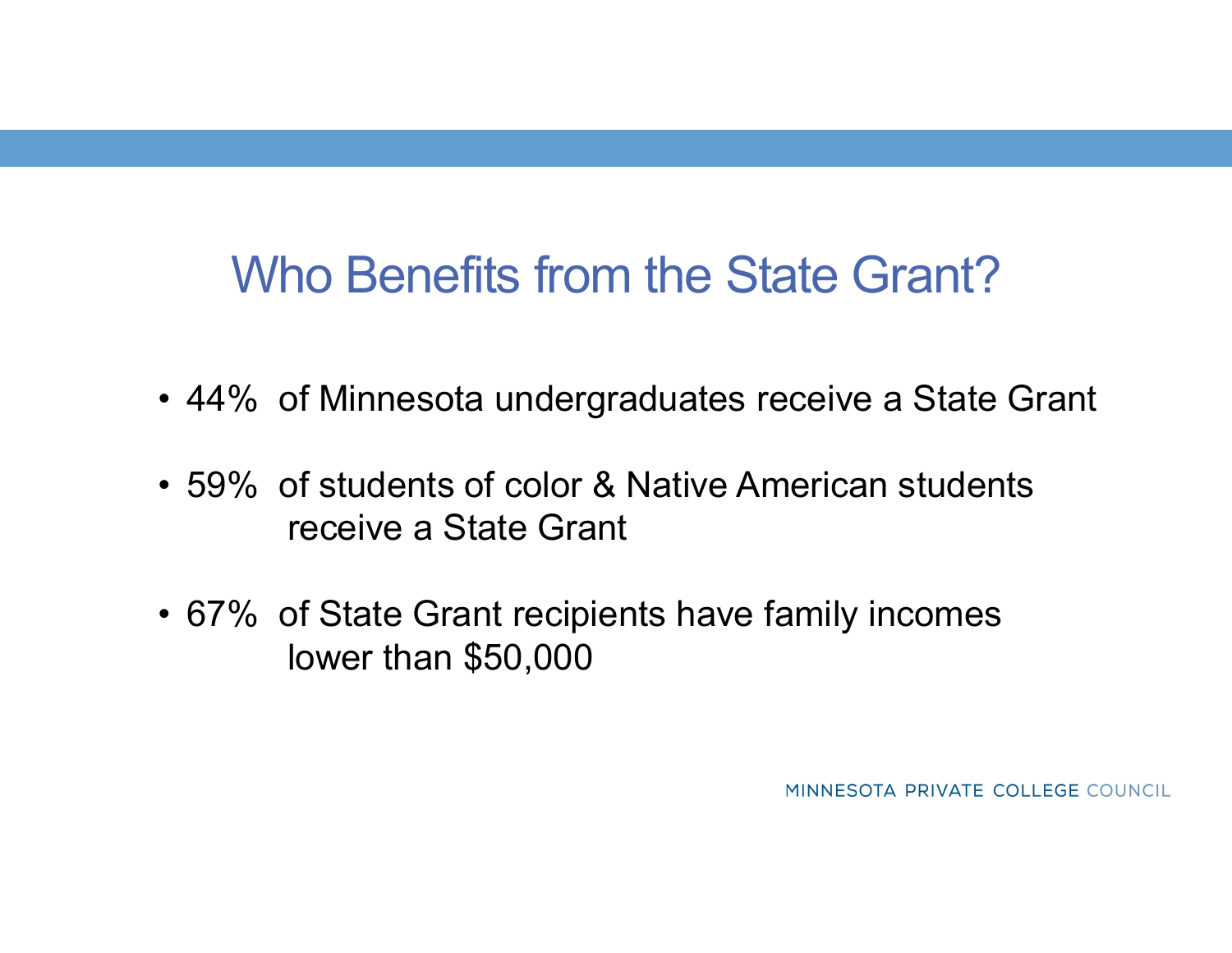#### Key Research Findings: Improving Post-Secondary Outcomes

Need-based grant aid:

- Increases post-secondary enrollment, retention, and persistence.
- Lowers student reliance on loans and working too much:
	- Excessive student work hours have a negative effect on educational attainment and GPA.
- Financial stress and loan debt increases likelihood of stopping out of college and has a negative affect on persistence of students from low- income backgrounds from low- increases post-secondary enrollment, retention, and persistence.<br>
• Lowers student reliance on loans and working too much:<br>
• Excessiv
-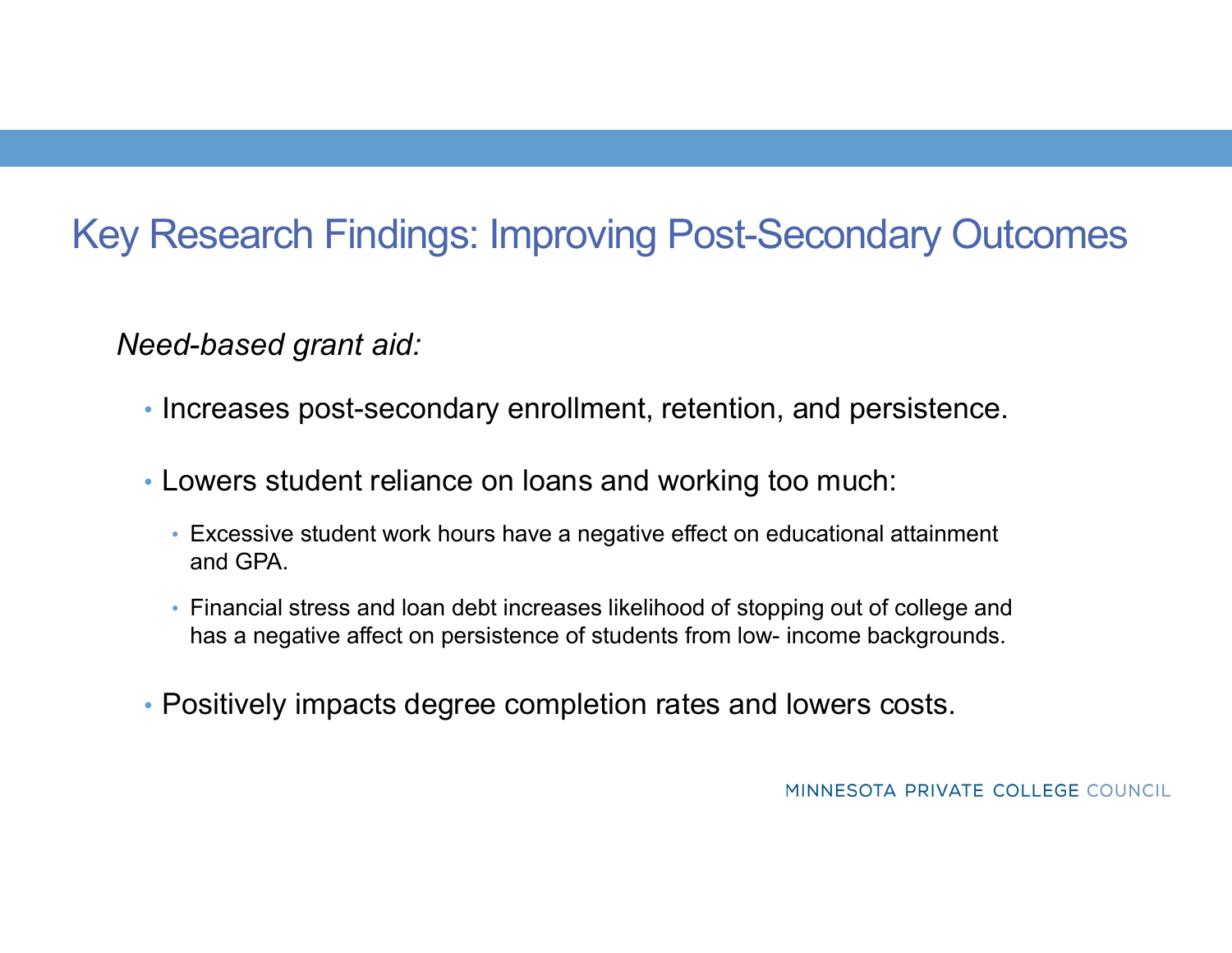## State Grant Request: Invest in Students

#### Increase State Grants by Lowering the Student Share

- State Grant Request: Invest in Students<br>
Free State Grants by Lowering the Student Share<br>
 The State Grant program expects students to pay too much 50% of the<br>
 Lowering the student share will make college more affor cost of attendance. • State Grant Request: Invest in Students<br>
• The state Grants by Lowering the Student Share<br>
• The state Grant program expects students to pay too much – 50% of th<br>
• cost of attendance.<br>
• Lowering the student share will State Grant Request: Invest in Students<br>ase State Grants by Lowering the Student Share<br>The state Grant program expects students to pay too much – 50% of the<br>ost of attendance.<br>owering the student share will make college mo For State Grants by Lowering the Student Share<br>The State Grant program expects students to pay too much – 50% of the<br>cost of attendance.<br>Covering the student share will make college more affordable for lower-<br>ncome and mid
- income and middle-income students and families:
	- increase by \$635.
	- \$1,170.